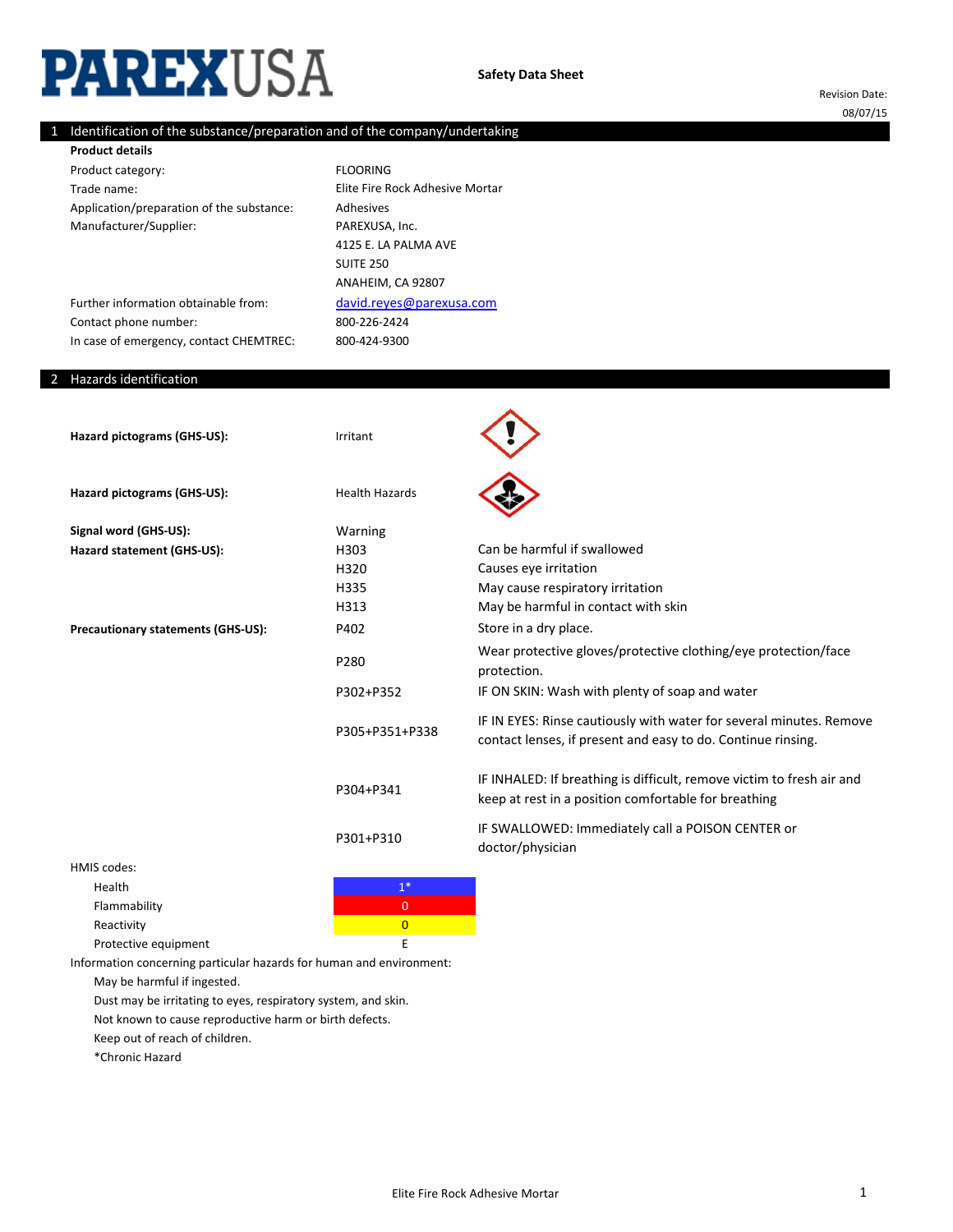#### 3 Composition/information on ingredients

**Chemical characterization**

| Dangerous components:   |                    |                               |                                        |
|-------------------------|--------------------|-------------------------------|----------------------------------------|
| CAS#                    | Name               | Exposure Limit                |                                        |
| 14808-60-7              | Crystalline silica | OSHA PEL (Respirable quartz)  | 10 mg/m3 / (% silica + 2)              |
|                         |                    | <b>ACGIH TLV</b>              | $0.025 \text{ mg/m}^3$<br>(respirable) |
|                         | Portland cement    | OSHA PEL (Respirable)         | 5 mg/ $m2$                             |
| 65997-15-1              |                    | OSHA PEL (total)              | 15 mg/m <sup>3</sup>                   |
|                         |                    | <b>ACGIH TLV (Respirable)</b> | 10mg/m <sup>3</sup> (Less 1% Quartz)   |
| Additional information: | n/a                |                               |                                        |

| First aid measures   |                                                                                                                                                      |
|----------------------|------------------------------------------------------------------------------------------------------------------------------------------------------|
| General information: | n/a                                                                                                                                                  |
| After inhalation:    | Remove to fresh air. If not breathing, give artificial respiration. If having difficulty breathing, give<br>oxygen. Get immediate medical attention. |
| After skin contact:  | Wash affected area thoroughly with soap and water. Remove contaminated clothes and launder before<br>re-use.                                         |
| After eye contact:   | Immediately flush eyes with plenty of water for at least 15 minutes. Get medical attention.                                                          |
| After swallowing:    | Do not induce vomiting. Get medical attention immediately.                                                                                           |

| 5 Fire-fighting measures       |                                                                           |
|--------------------------------|---------------------------------------------------------------------------|
| General information:           | This product does not support combustion and is non-flammable.            |
| Flash point:                   | n/a                                                                       |
| Suitable extinguishing agents: | For the dried product, use carbon dioxide, dry chemical, or alcohol foam. |
|                                |                                                                           |
| Hazardous combustion products: | n/a                                                                       |
|                                |                                                                           |
| Protective equipment:          | n/a                                                                       |
| Firefighting instructions:     |                                                                           |
|                                | n/a                                                                       |

| 6 Accidental release measures          |                                                                                                                                                                                                                                                                 |
|----------------------------------------|-----------------------------------------------------------------------------------------------------------------------------------------------------------------------------------------------------------------------------------------------------------------|
| Measures for environmental protection: | Keep spilled products out of sewers, streams, and water systems.                                                                                                                                                                                                |
| Measures for cleaning/collecting:      | For dry material, collect by sweeping and scooping. Transfer collected material to a container, being<br>careful to minimize creation of dust. For wet material, scoop material up and transfer to an open<br>container. Allow material to dry before disposal. |
| Additional information:                | See section 13 and section 15 for specific regulatory information concerning this product.                                                                                                                                                                      |

#### 7 Handling and storage

Handling:

Wear appropriate protective equipment when working with this product. Promptly remove dusty clothing, or clothing wet with product mix, and launder before re-using. Wash thoroughly after exposure to product dust, or wet product mixtures. Keep out of reach of children.

#### Storage:

Store in a dry location. Atmospheric temperatures and pressures do not affect the shelf life of this product. However, moisture contamination will render the product useless. Keep product concentrate dry until use.

| 8 | <b>Exposure controls/personal protection</b>                     |                                                                                                      |
|---|------------------------------------------------------------------|------------------------------------------------------------------------------------------------------|
|   | Additional information about design of technical facilities: n/a |                                                                                                      |
|   | Additional information:                                          | The lists valid during the making were used as a basis.                                              |
|   | Personal protective equipment:                                   |                                                                                                      |
|   | ventilation                                                      | Use local exhaust. General exhaust acceptable if the exposure to materials above is maintained below |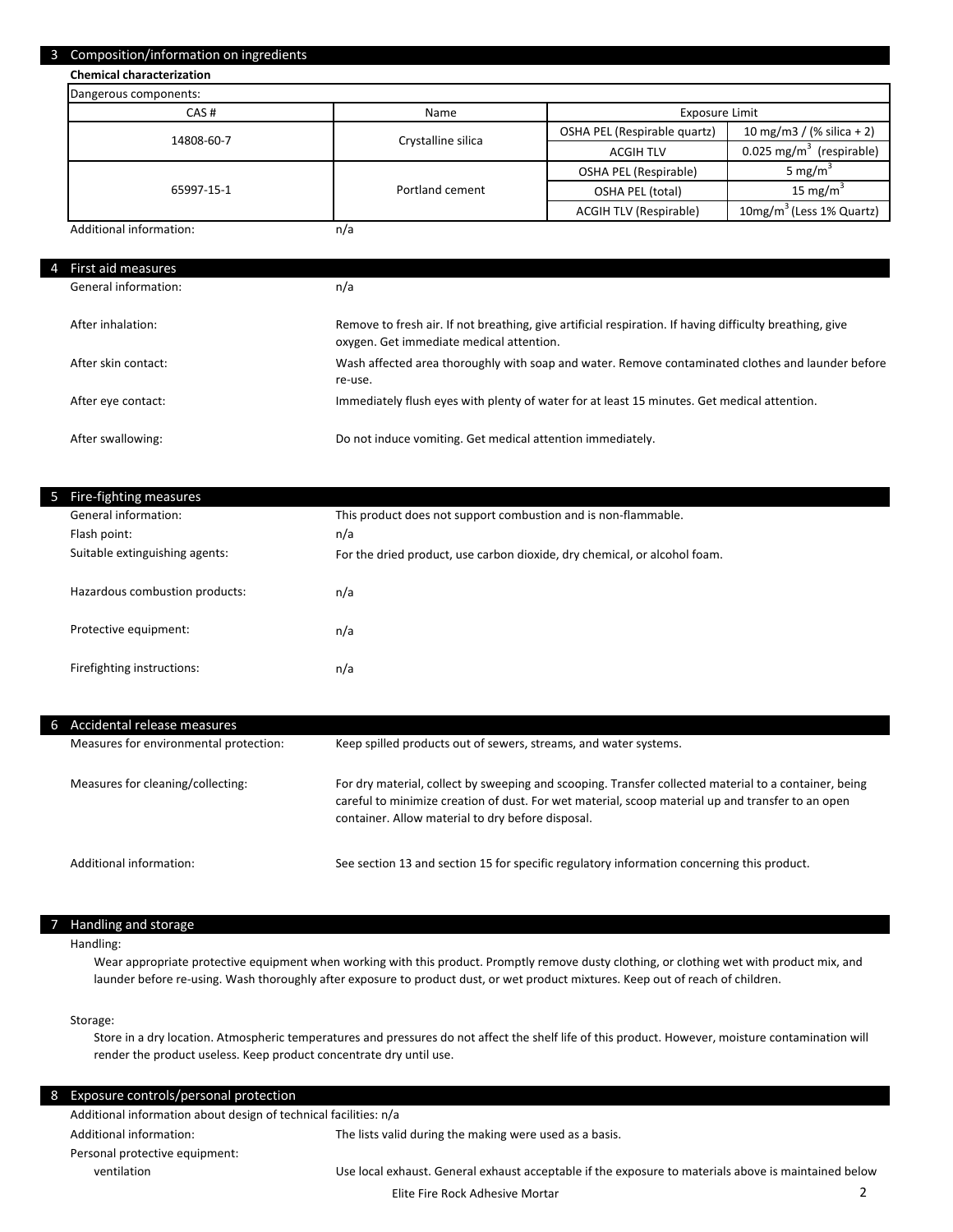| respiratory protection | If personal exposure cannot or may not be controlled below applicable limits by ventilation, wear<br>properly fitted respirator approved by NIOSH/MSHA for protection against materials described above. |
|------------------------|----------------------------------------------------------------------------------------------------------------------------------------------------------------------------------------------------------|
| eye protection         | Wear safety glasses to reduce the potential for eye contact.                                                                                                                                             |
| skin protection        | Prevent prolonged or repeated contact by using rubber gloves and appropriate protective clothing.                                                                                                        |

applicable exposure limits. Refer to OSHA Standards 1910.94, 1910.107, and 1910.108.

#### 9 Physical and chemical properties

| General information:                  |                   |  |
|---------------------------------------|-------------------|--|
| form                                  | Powdered Solid.   |  |
| color                                 | white and/or gray |  |
| odor                                  | No distinct odor. |  |
| pH                                    | 12                |  |
| Change in condition:                  |                   |  |
| melting point/melting point range     | n/a               |  |
| boiling point/boiling point range     | n/a               |  |
| evaporation rate:                     | n/a               |  |
| vapor density:                        | n/a               |  |
| Specific gravity:                     | 2.8               |  |
| Solubility in/Miscibility with water: | negligible        |  |
| Density at 20°C:                      | 21.96 lb/gl       |  |
| VOC:                                  | 0 g/l(0.0lb/gl)   |  |

#### 10 Stability and reactivity

Conditions to be avoided: Chemical stability: Materials to be avoided:

Hazardous polymerization:

Will not occur Avoid any acidic substance pH below 7 Stable None Known

Dangerous decomposition products:

Will not spontaneously occur. Addition of water will produce caustic calcium hydroxide, which can cause chemical burns.

| 11 | Toxicological information                 |                                                                                                                                                                                                                                                                                                                                                                                                                                                                                                                                                                                                                                                                           |
|----|-------------------------------------------|---------------------------------------------------------------------------------------------------------------------------------------------------------------------------------------------------------------------------------------------------------------------------------------------------------------------------------------------------------------------------------------------------------------------------------------------------------------------------------------------------------------------------------------------------------------------------------------------------------------------------------------------------------------------------|
|    | Acute toxicity:                           |                                                                                                                                                                                                                                                                                                                                                                                                                                                                                                                                                                                                                                                                           |
|    | crystalline silica (quartz, cristobalite) | Considered a known human carcinogen by Federal (OSHA) and advising health agencies (IARC, NIOSH,<br>and NTP). Additionally, crystalline silica can cause a lung condition known as silicosis after long term<br>exposure to dusts containing crystalline silica. Exposure of workers to crystalline silica containing dusts<br>is specifically regulated by OSHA. The use of a correctly fitted, NIOSH approved respirator suitable for<br>use against crystalline silica inhalation is essential for minimizing exposure to this danger.                                                                                                                                 |
|    | mineral dusts                             | Some items mentioned in Section 8 are considered mineral dusts by OSHA and a correctly fitted, NIOSH<br>approved respirator is required when working with this product.                                                                                                                                                                                                                                                                                                                                                                                                                                                                                                   |
|    | Portland cement and calcium hydroxide     | A single, short term exposure to the dry form of these two items, which are present in this cement<br>concentrate mix, are not likely to cause serious harm. However, exposure of sufficient duration to wet<br>cement can cause serious, potentially irreversible tissue destruction of the skin or eye from caustic<br>chemical burns, including third degree burns. The same type of tissue destruction can occur if wet or<br>moist areas of the body are exposed for sufficient duration to dry cement concentrate. Wet cement is<br>caustic and personal protective equipment, and proper work hygiene, must be employed for protection<br>against personal injury. |
|    | Primary irritant effect:                  |                                                                                                                                                                                                                                                                                                                                                                                                                                                                                                                                                                                                                                                                           |
|    | on the skin                               | Exposure of skin to wet product mix may cause chemical burns. Symptoms of exposure may take<br>several hours to manifest.                                                                                                                                                                                                                                                                                                                                                                                                                                                                                                                                                 |
|    | on the eye                                | Exposure of eyes to wet product mix may cause chemical burns and blindness. Exposure to airborne<br>dust can cause immediate or delayed irritation or inflammation.                                                                                                                                                                                                                                                                                                                                                                                                                                                                                                       |
|    |                                           |                                                                                                                                                                                                                                                                                                                                                                                                                                                                                                                                                                                                                                                                           |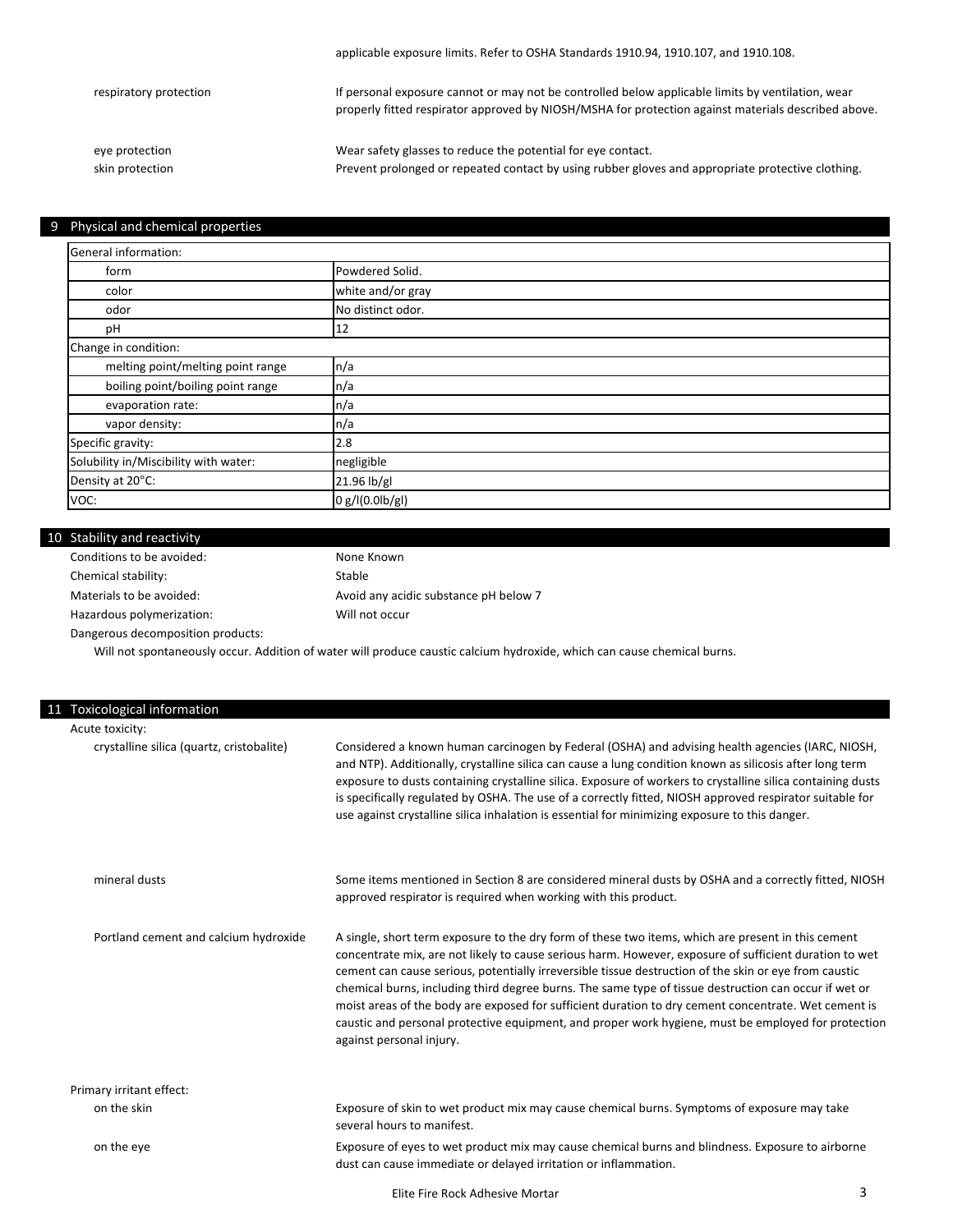| through ingestion                                                          | May be harmful if ingested.                                                                                                                                                                                                               |  |
|----------------------------------------------------------------------------|-------------------------------------------------------------------------------------------------------------------------------------------------------------------------------------------------------------------------------------------|--|
| through inhalation                                                         | Dust generated during handling this product concentrate may cause irritation to the respiratory tract.                                                                                                                                    |  |
| Additional toxicological information:                                      | n/a                                                                                                                                                                                                                                       |  |
| <b>Ecological information</b><br>12                                        |                                                                                                                                                                                                                                           |  |
| Elimination (persistence and degradability):                               | n/a                                                                                                                                                                                                                                       |  |
| Behavior in environmental systems:                                         | n/a                                                                                                                                                                                                                                       |  |
| Mobility and bioaccumulation potential:                                    | n/a                                                                                                                                                                                                                                       |  |
| General notes:                                                             | n/a                                                                                                                                                                                                                                       |  |
| 13 Disposal considerations                                                 |                                                                                                                                                                                                                                           |  |
| Product recommendation:                                                    | This product must be disposed of in accordance with applicable local, state and federal regulations.<br>Where possible, it is best to use up any excess material.                                                                         |  |
| Uncleaned packaging recommendation:                                        | Disposal must be made according to official regulations.                                                                                                                                                                                  |  |
| <b>Transport information</b>                                               |                                                                                                                                                                                                                                           |  |
| Land transport USDOT                                                       | Not classified as a dangerous good under transport regulations                                                                                                                                                                            |  |
| Sea transport IMDG                                                         | Not classified as a dangerous good under transport regulations                                                                                                                                                                            |  |
| Air transport IATA/ICAO                                                    | Not classified as a dangerous good under transport regulations                                                                                                                                                                            |  |
|                                                                            |                                                                                                                                                                                                                                           |  |
| Regulatory information                                                     |                                                                                                                                                                                                                                           |  |
| <b>US Federal regulations</b>                                              |                                                                                                                                                                                                                                           |  |
| CERCLA, section 103 (40CRF302.4)                                           |                                                                                                                                                                                                                                           |  |
|                                                                            | This product contains the following toxic chemicals that require notification of the National Response Center of releases of quantities of                                                                                                |  |
|                                                                            | hazardous substances equal to or greater than the Reportable Quantities (RQ):                                                                                                                                                             |  |
|                                                                            | No reportable quantities are present.                                                                                                                                                                                                     |  |
| Clean Air Act, section 112                                                 |                                                                                                                                                                                                                                           |  |
| Pollutants:                                                                | This product contains the following components present at or above the minimum level and listed as Hazardous or Extremely Hazardous Air                                                                                                   |  |
|                                                                            | No reportable quantities are present.                                                                                                                                                                                                     |  |
| SARA, section 302 (40CFR355.30) and section 304 (40CFR355.40)              |                                                                                                                                                                                                                                           |  |
| based on RQ:                                                               | This product contains the following items that require emergency planning based on Threshold Planning Quantities (TPQ) or release reporting                                                                                               |  |
|                                                                            | No reportable quantities are present.                                                                                                                                                                                                     |  |
| SARA, section 311/312 (40CFR370.21) Hazard classification for this product |                                                                                                                                                                                                                                           |  |
| Fire: No                                                                   | Pressure generating: No<br>Reactivity: No                                                                                                                                                                                                 |  |
|                                                                            | Acute health: Yes<br>Chronic health: Yes                                                                                                                                                                                                  |  |
| SARA, section 313 (40CFR372.65)                                            |                                                                                                                                                                                                                                           |  |
| and Reauthorization Act of 1986:                                           | This product contains the following substances subject to the reporting requirements of Section 313 of Title III of the Superfund Amendment                                                                                               |  |
|                                                                            | No reportable quantities are present.                                                                                                                                                                                                     |  |
| <b>EPA VOC regulations</b>                                                 |                                                                                                                                                                                                                                           |  |
|                                                                            | Theoretical VOC for this product = $0 g/(0.01b/g)$                                                                                                                                                                                        |  |
| <b>TSCA</b>                                                                |                                                                                                                                                                                                                                           |  |
|                                                                            | All components of this product are listed, or are exempt from listing on the TSCA inventory.                                                                                                                                              |  |
| OSHA                                                                       |                                                                                                                                                                                                                                           |  |
|                                                                            | This Safety Data Sheet is prepared to comply with the United States Occupational Safety and Health Administration (OSHA) Hazard<br>Communication Standard (29 CFR1910.1200). Unlisted ingredients are not 'hazardous' per OSHA standards. |  |
| found in Section 8.                                                        | In addition to items listed in Section 11, this product contains the following items that are specifically regulated by OSHA. Exposure limits may be                                                                                      |  |
| <b>Portland Cement</b>                                                     | CAS#<br>65997-15-1                                                                                                                                                                                                                        |  |
|                                                                            |                                                                                                                                                                                                                                           |  |